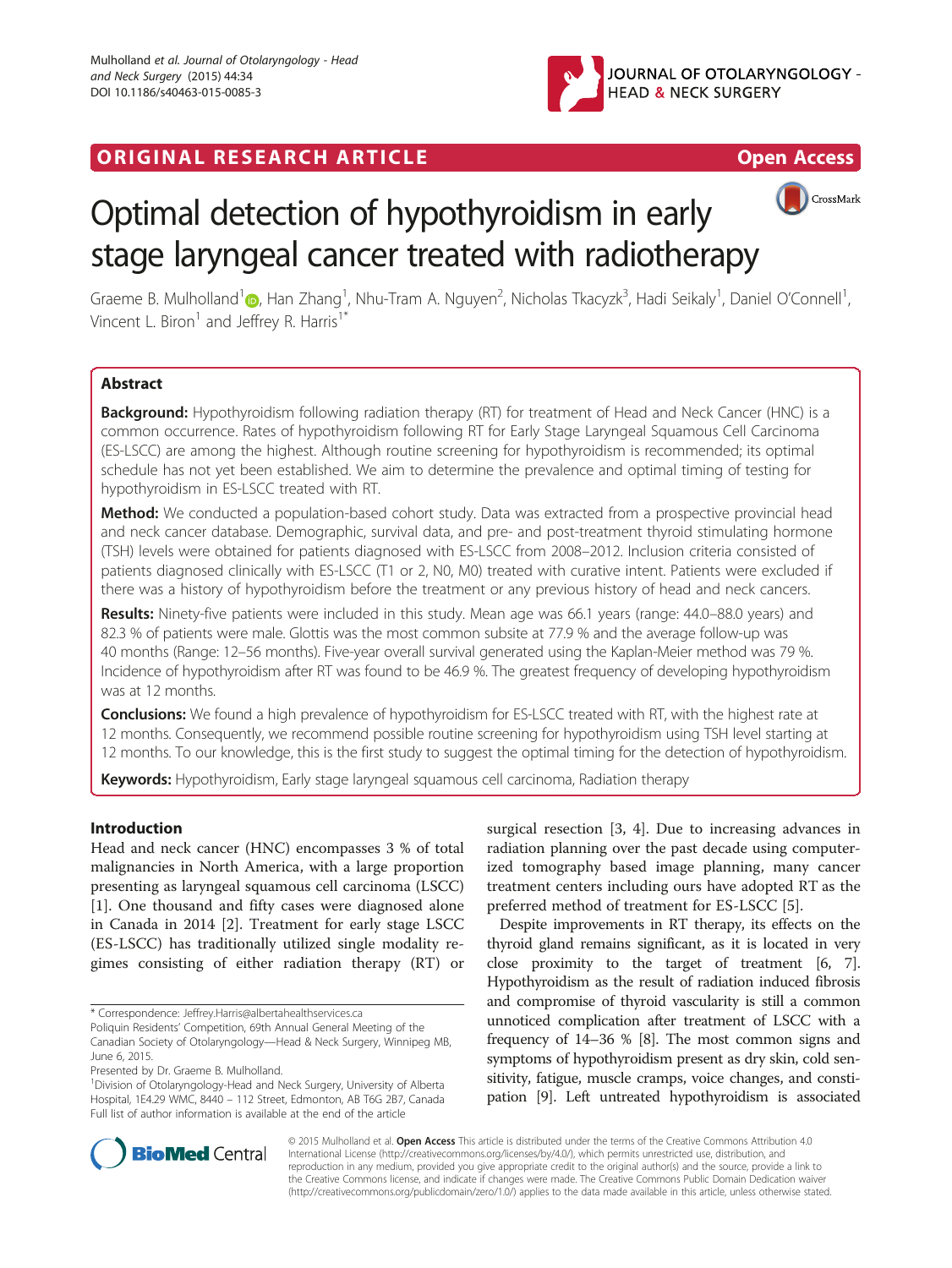with increased total low-density lipoprotein cholesterol and cardiac morbidity including mortality and atherosclerotic events [[10](#page-6-0)]. As a result of these risks, the NCCN guidelines recognise the risk of developing hypothyroidism in association with treatments for LSCC and recommend screening every 6 to 12 months following treatment [[11](#page-6-0)]. However, to our knowledge there has been no conclusive evidence looking at the optimal time in screening for hypothyroidism for ES-LSCC treated with RT. Therefore, we sought to investigate the ideal time of testing for hypothyroidism in patients with ES-LSCC treated with RT defined as the point in time where the test is associated with the highest frequency. We also evaluated the incidence of hypothyroidism in this patient population within Alberta, Canada.

#### Method

Ethics approval was granted by the University of Alberta's Health Research Ethics Board (HREB) and the Alberta Cancer Board.

#### Patients

Inclusion criteria were defined as: residents of Alberta greater than 18 years of age, with biopsy-proven early stage (T1 or T2, N0) LSCC (based on the  $7<sup>th</sup>$  Edition of the AJCC TNM Staging Manual) [\[12\]](#page-6-0). All treated using primary RT with curative intent in Alberta.

Exclusion criteria were defined as: patients with previous HNC with or without treatment, a diagnosis of hypothyroidism prior to radiation treatment or incomplete data sets from chart review.

#### Data collection

All patients diagnosed with ES-LSCC meeting inclusion criteria from January 1, 2008 to December 31, 2012 were included in the study. Demographic, survival and clinicopathologic data was obtained initially through the Alberta Cancer Registry (ACR) by a data analyst. The ACR is a population-based registry established in 1942 that records and maintains data of all new cancer cases, their treatments, and resulting deaths in the province of Alberta in a longitudinal and prospective fashion [\[13\]](#page-6-0). A review of outpatient, inpatient, and cancer clinic records was then performed for quality assurance and to extract relevant patient, tumour, lab values (pre-treatment albumin and pre and post-treatment thyroid stimulating hormone (TSH) levels), treatment, follow-up, as well as survival data Charlson Comorbidity Index (CCI) scores, which were not included in the ACR database, were calculated using relevant comorbidities taken from chart review [[14](#page-6-0)]. Date of diagnosis was defined as the date of pathologically confirmed ES-LSCC.

#### Staging

Staging of the tumours was clinical and according to the seventh edition of the American Joint Committee on Cancer (AJCC) TNM staging manual [\[12](#page-6-0)].

#### **Treatment**

All patients underwent radiation therapy (RT) for curative intent. Patients receiving RT or CRT for distant metastases or palliation were not included. Intensitymodulated or 3-D conformal RT were utilized with dosing between 60.75 and 70 Gy, using 2 Gy per fraction, depending on the T-status [\[11\]](#page-6-0).

#### **Outcomes**

The primary outcome was set as the optimal time of testing for the elevation of TSH after treatment of ES-LSCC defined as the point in time where the testing is the most sensitive. The time interval to the initial elevation of TSH after treatment of ES-LSCC with RT was calculated for every patient. This was defined as the time from completion of RT until the first elevated TSH. The secondary outcome was the incidence of hypothyroidism after treatment of ES-LSCC with RT.

#### Hypothyroidism

All included patients had pre-treatment TSH values. Patients were then screened for elevated TSH levels at 3–6 month intervals starting at 3 months until 30 months. Hypothyroidism was defined as an elevated TSH value based on the reference value given for each type of TSH test (TSH only (0.20–4.00 mU/L) or Progressive TSH (0.30–4.00 mU/L).

#### Follow-up

All patients were followed at regional cancer treatment centers at regular intervals following treatment. Our cut off time point was February  $1<sup>st</sup>$ , 2015. Patients who were suspected to have disease recurrence underwent a metastatic workup including appropriate imaging, endoscopy and biopsy as per standard of care.

#### Statistical analysis

Baseline characteristics were compared using standard modes of comparison. Continuous data was analyzed using analysis of variance (ANOVA). Categorical data was compared using the chi-squared test. Univariate analysis was performed to determine the prevalence of hypothyroidism and the optimal timing of the elevation of TSH. Analyses were performed using SPSS Statistics 20.0 (SPSS Inc, Chicago, IL).

#### Results

One hundred and sixty two patients were diagnosed with ES-LSCC in Alberta from 2008 to 2013. Of these,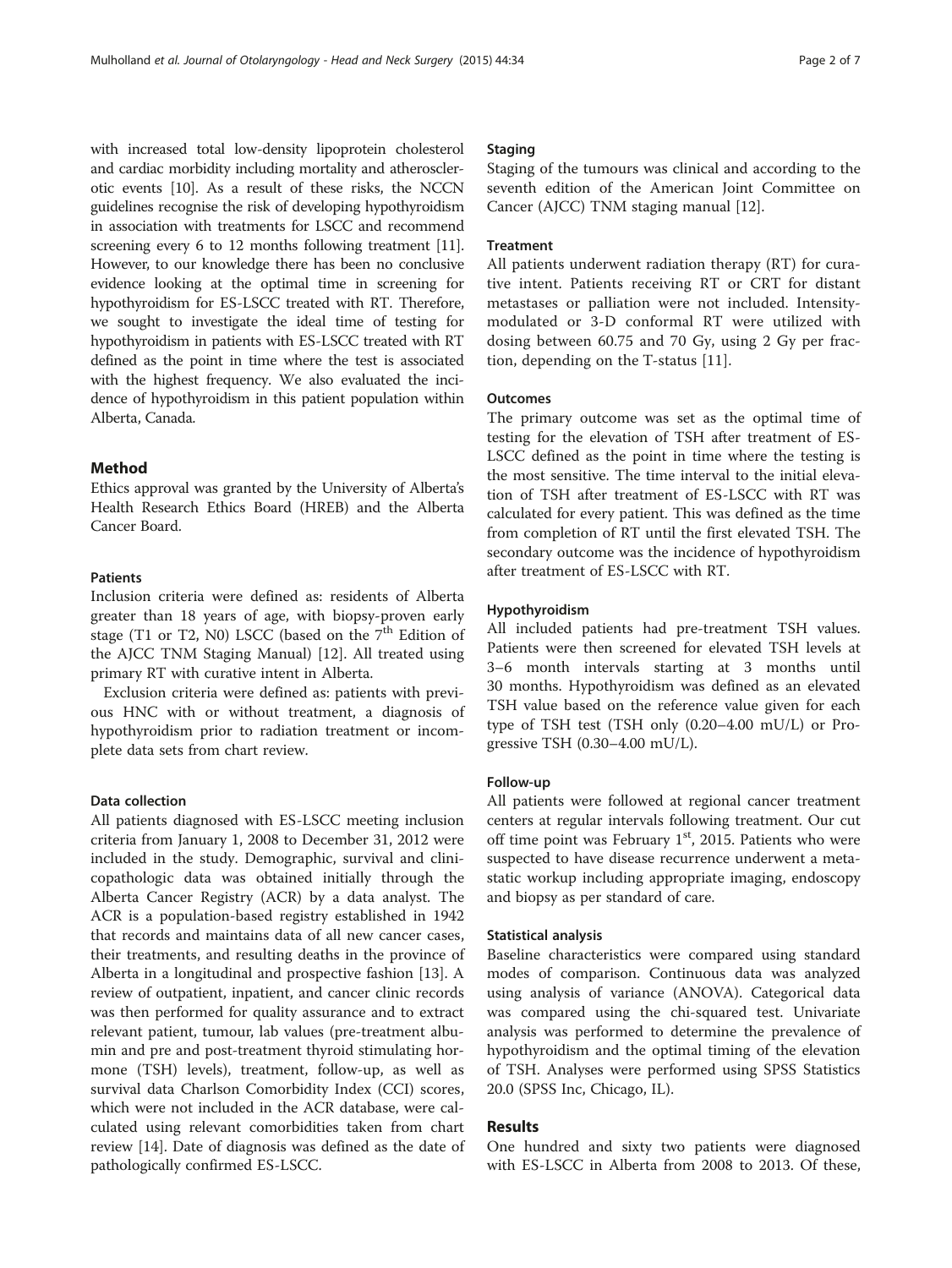67 patients were excluded: 11 for insufficient data points, 8 patients were treated with primary surgery and 48 patients had an elevated TSH prior to the start of RT treatment. Exclusion criteria were then applied to inclusion criteria, leading to a final data set of 95 patients for analysis.

Figure 1 represents overall and disease-free survival for our ES-LSCC data set. Five-year overall and diseasefree survivals were 79 and 81 % respectively.

Table 1 contains patient demographic and tumour subsites information. The average age was 66.1 years (range: 41.0–88.0 years) with a strong male predominance (82.3 %). Glottis was the most common tumor subsite (77.9 %), followed by subglottis (14.7 %). A minority of cases were represented by supraglottis and transglottis subsites at 4.2 and 3.2 % respectively.

Tables [2](#page-3-0) shows TSH specific data. Forty five (46.9 %) of patients had elevated TSH during the period of follow up. In addition, 27 patients were found to have a TSH greater than 10.00 mU/L. Figure [2](#page-3-0) shows the breakdown in terms of time to elevated TSH. The majority of patients (42 %) had elevated TSH at the 12-month interval.

Seventy six of 95 (80.0 %) and 79 of 95 patients (83.2 %) received TSH testing within the first 15 and 18 months following initiation of RT. Of the 19 patients not receiving TSH testing during the first 15 months following treatment 6 patients presented with elevated TSH values upon first TSH testing. Figure [3](#page-4-0) illustrates the distribution and frequency of TSH screening. Testing started at 3 month and was continued through 30 months after completion of RT treatments. The

| <b>Table 1</b> Patient characteristics |  |
|----------------------------------------|--|
|----------------------------------------|--|

| Variable                | N                |
|-------------------------|------------------|
| n                       | 95               |
| Mean Age (range), years | 66.1 (41.0-88.0) |
| Gender, no. (%)         |                  |
| Male                    | 79 (82.3)        |
| Female                  | 16 (16.7)        |
| Mean CCI (range)        | $2.8(0.0-13.0)$  |
| Tumour Subsite, no. (%) |                  |
| Glottis                 | 74 (77.9)        |
| Subglottis              | 14 (14.7)        |
| Supraglottis            | 4(4.2)           |
| Transglottic            | 3(3.2)           |
| T-Stage, no. (%)        |                  |
| 1                       | 59 (61.4)        |
| 2                       | 37 (38.6)        |

CCI Charlson comorbidity index

majority of TSH testing took place within the first 21 months. For TSH levels tested at 3, 6, 9, 12, 15, 18 and 21 months the frequency of patients tested was greater than 50 % for all intervals (56.8, 66.3, 60.0, 67.4, 66.3, 60.0 and 56.8 %) respectively. From 24 to 30 months between 36.8 and 42.1 % of patients received TSH screening. A standard error calculation was performed for this data with a value of 0.44. The single greatest screening interval was at 12 months, where 67.4 % of patients had TSH testing. The lowest screening interval was at 24 months with 36.8 % of patients tested.

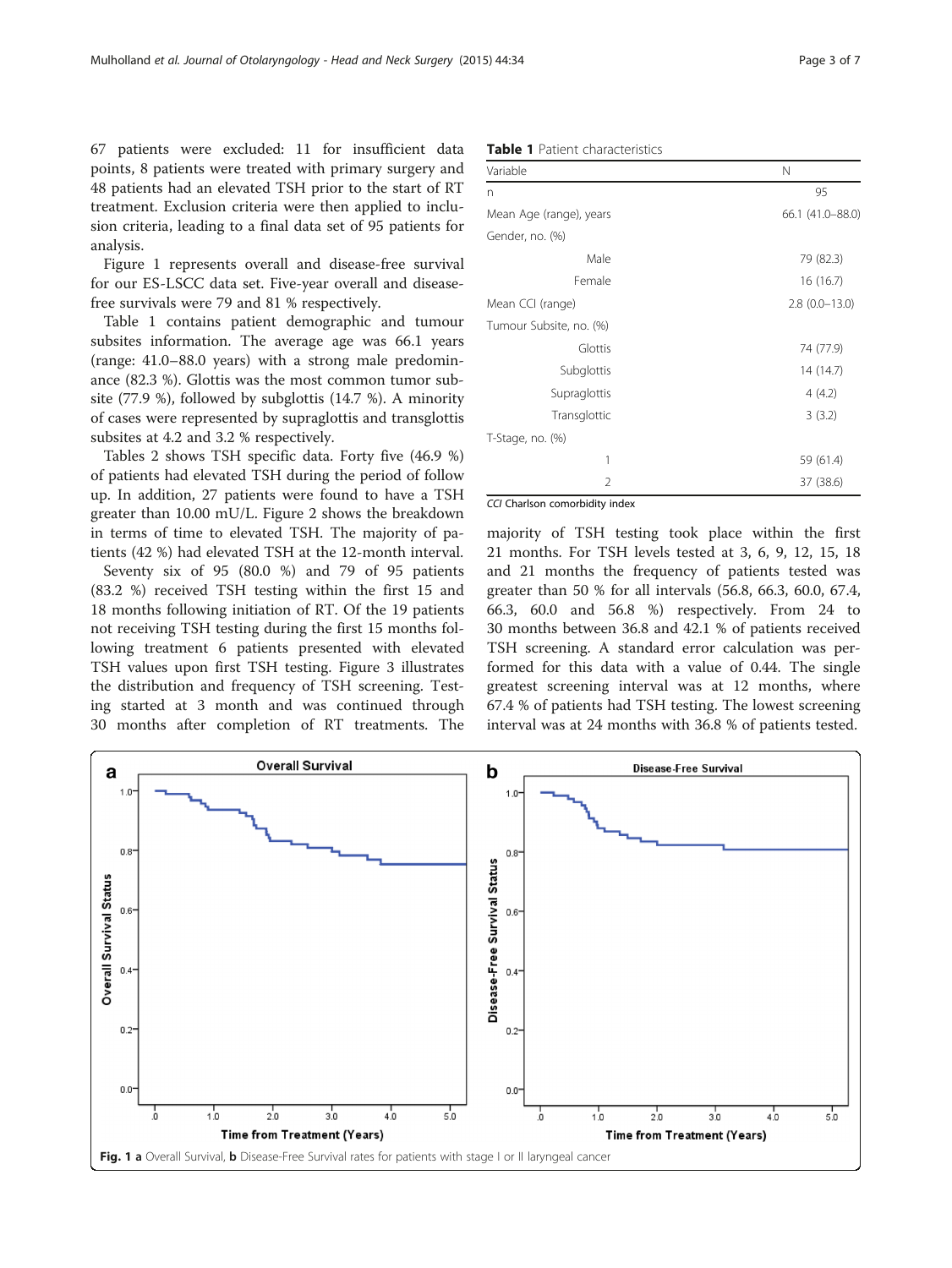<span id="page-3-0"></span>

| <b>Table 2</b> Hypothyroidism variables |                    |  |
|-----------------------------------------|--------------------|--|
| Variable                                | N                  |  |
| Elevated TSH, no. (%)                   | 45 (46.9)          |  |
| Mean Peak TSH (range), mIU/mL           | $16.9(4.0 - 55.9)$ |  |
| Number of Patients TSH > 10 mU/L        | 27                 |  |
|                                         |                    |  |

TSH Thyroid stimulating hormone

#### **Discussion**

It is well established that treatment of HNC using RT, chemotherapy or surgery increases the risk of developing hypothyroidism. Based on the literature, compared to other treatments modalities for ES-LSCC, RT is associated with the greatest risk, 48 % at 5 years and 67 % at 8 years following treatment [[15\]](#page-6-0). Its pathophysiology is not completely understood, but most likely involves damage to thyroid vasculature. Additional theories specific to RT involve direct micro and macrovascular damage, fibrosis of the thyroid capsule which may limit compensatory thyroid enlargement and even the formation of induced antithyroglobulin antibodies [\[7](#page-5-0)]. The risk of developing hypothyroidism becomes greater the closer the anatomical relationship between the treated tissue and thyroid tissue [[16\]](#page-6-0). Despite this high incidence, no study has looked at hypothyroidism in patients who receive single modality therapy with RT for ES-

LSCC. As such, there are currently no standardised post treatment hypothyroidism screening recommendations specifically for this patient population.

The literature has yielded multiple studies investigating the effects of RT in the treatment of HNC and LSCC within a heterogeneous patient population. Two of the most relevant studies are discussed. A systematic review published in 2011 by Boomsma et al. [[17\]](#page-6-0) looking at the incidence of hypothyroidism in all presentations of HNC treated with RT cited rates of subclinical hypothyroidism from 23 to 53 % at median follow up times of 2.4 to 6.1 years post RT. They found that hypothyroidism developed at a median interval of 1.4 to 1.8 years after treatment. The paper suggests that the development of subclinical hypothyroidism found at median follow up times should act as an indicator for the duration of TSH monitoring following treatment. However, no follow up regime or optimal time to initiate screening was suggested. The study by Kumar et al. [\[18](#page-6-0)] is the best example of a population similar to the one we examined. They looked at all curative treatment modalities including RT, surgery as well as chemoradiotherapy (CRT) for ES-LSCC and found rates of subclinical hypothyroidism at 24 % and symptomatic hypothyroidism at 6 %. Unfortunately, they were unable to provide information related to timing of onset of hypothyroidism post RT.

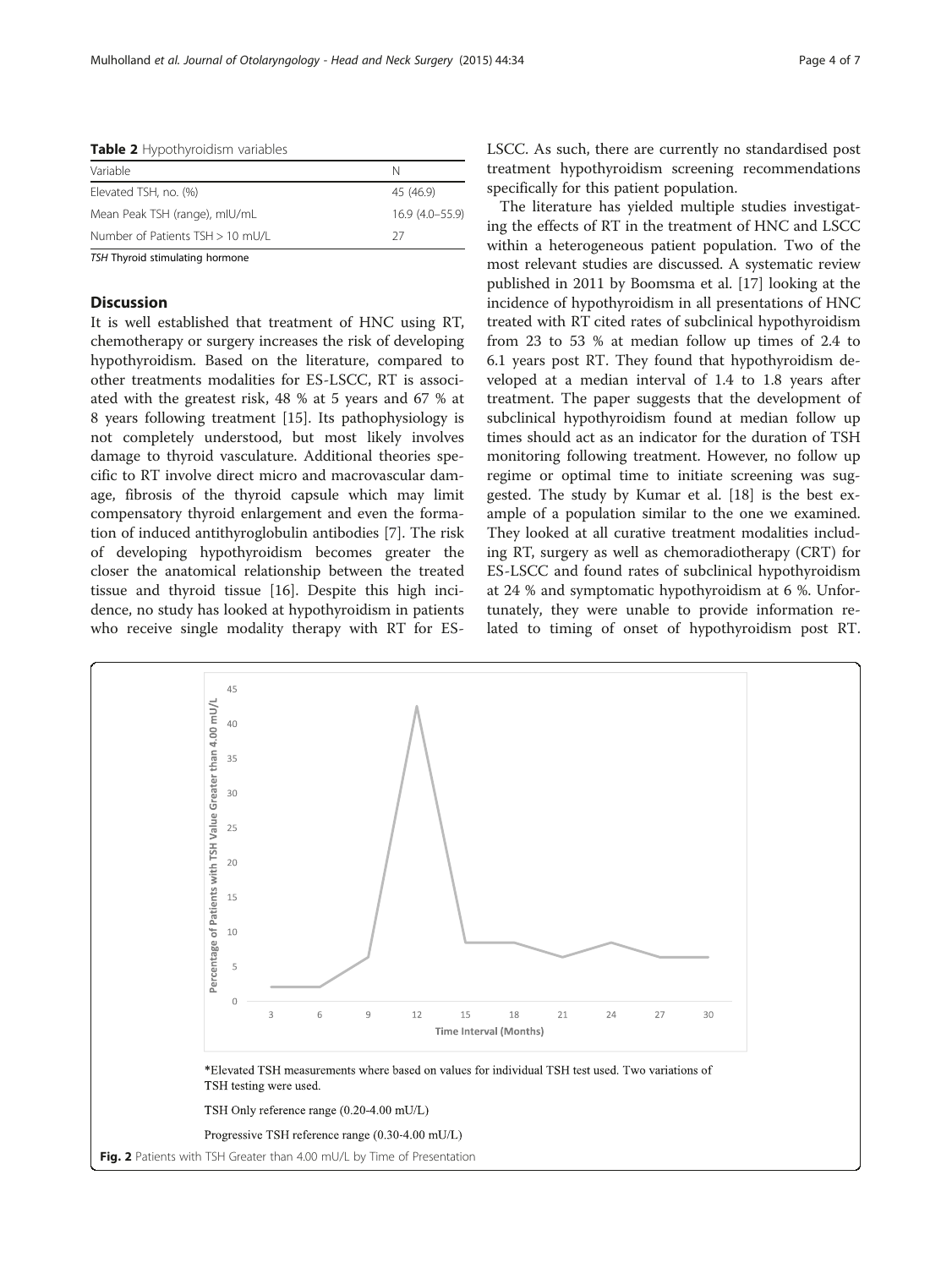<span id="page-4-0"></span>

Information in relation to the length of follow up was also insufficient as a result of limited access to patient TSH results and follow up clinical information. In comparison, we found 46.9 % of our study group developed elevated TSH following treatment with RT. This is most commonly observed at the 12 month mark with 89.4 % of patients whom developed and elevated TSH at or after this time point.

Screening for hypothyroidism with TSH is reliant on a normal functioning hypothalamic–pituitary–thyroid axis. The use of TSH is cheap, reliable and sensitive to fluctuations in thyroxine (T4) levels [\[9](#page-6-0)]. Our study used TSH as a marker for hypothyroidism, identifying cases of thyroid gland dysfunction. Subclinical hypothyroidism (mild thyroid gland failure) is defined as persistently elevated TSH with normal thyroxine (T4) levels over a period of at least 3 months. Overt hypothyroidism relies on a persistently elevated TSH with low T4 levels [[19\]](#page-6-0). Prolonged elevation of TSH levels correlate with significant long term sequelae. Increased total low-density lipoprotein cholesterol and cardiac morbidity including mortality and atherosclerotic events are among the most severe [[10\]](#page-6-0). Therefore, thyroid hormone replacement therapy is recommended in all cases where TSH is > than 10 mIU/L [[9\]](#page-6-0). Given the strong correlation between TSH values and significant long term sequelae, at our institution, the use of TSH alone suffices in determining need for treatment as well as for use as a maker of thyroid dysfunction.

Utilizing TSH ensured sufficient data for collection and ease of comparison from one institution to another. Reference ranges for elevated TSH varied depending on institution or type of test (progressive TSH or TSH only). All elevated TSH tests were categorized as hypothyroidism as measured by reference ranges for each test. We obtained mean peak TSH values of 16.9 mIU/L (4.0–55.9 mIU/L) in our population indicating a need for thyroxine replacement to avoid long term sequelae. Status and treatment of clinical versus sublinical hypothyroidism was beyond the scope of our study. Within our patient cohort, access to TSH information was more reliable than T3/T4 which was not routinely done as part of the hypothyroidism work up. Additionally, a protocol for treating subclinical versus clinical hypothyroidism is still not well defined. From the literature, a study looking at presentations of subclinical versus biochemical hypothyroidism in 2 randomized controlled trials by Murthy et al. [[20](#page-6-0)] examined 122 patients affected by head and neck cancers treated with 3D conformational RT. They measured TSH and T4 levels every 3 to 6 months following completdraw ion of treatment. Patients with elevated TSH alone were deemed subclinical hypothyroidism and patients with elevated TSH and low T4 levels were classified as biochemical hypothyroidism. Hypothyroidism presented in 55 % of patients at a median follows up of 44 months, of these 39.3 % subclinical and 15.7 % biochemical. As described by the author, the decision to treat patient was not based on T4, rather treatment initiation was based on presentation with symptoms of hypothyroidism or prolonged elevation of TSH. This is in keeping with the literature. A TSH level greater or equal to 10 mIU/L for a period longer than 3 months is deemed significant enough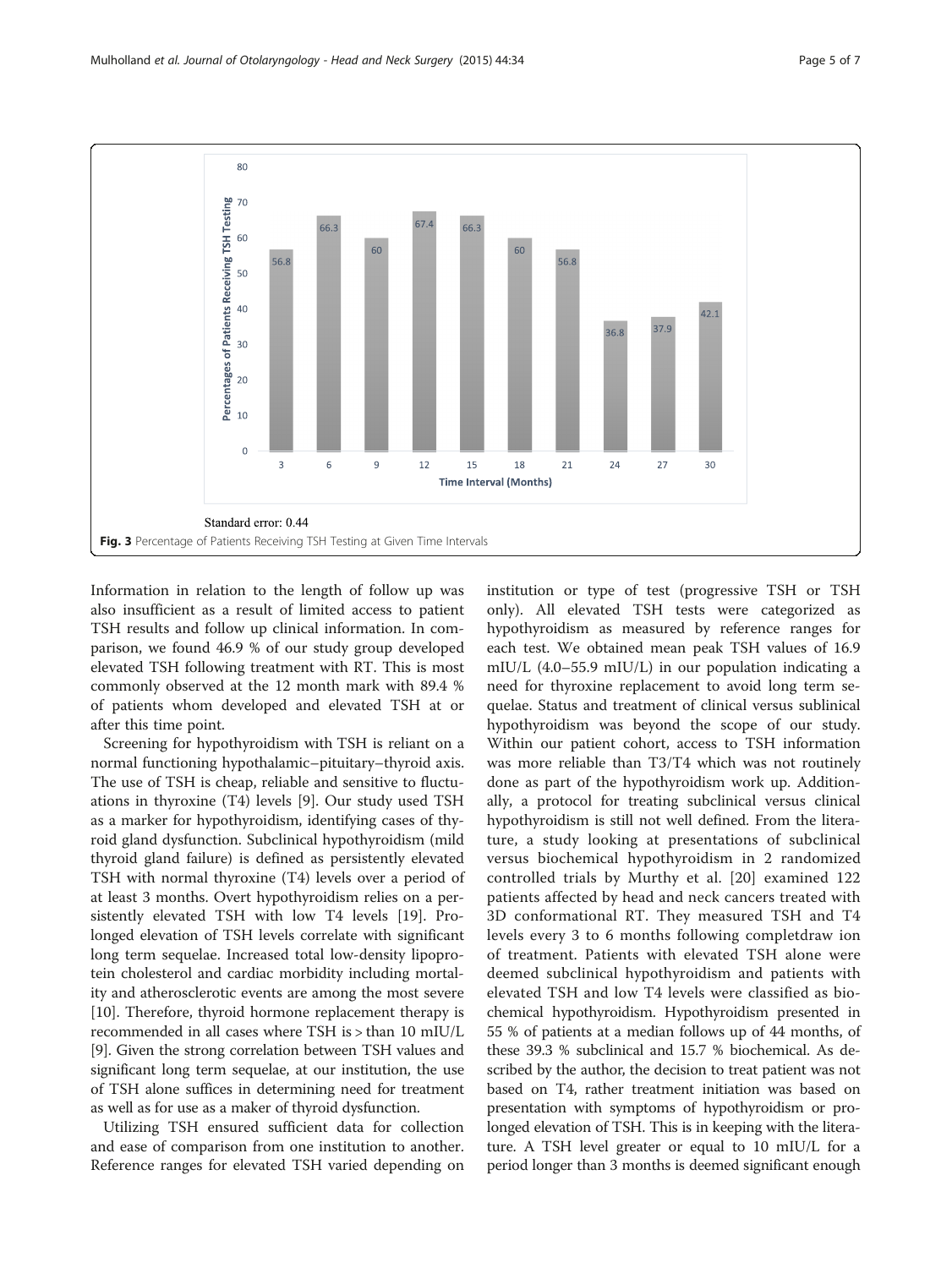<span id="page-5-0"></span>to initiate thyroid hormone replacement therapy in order to obviate long term consequences. Therefore for our own population of ES-LSCC treated with RT, TSH was utilized alone as the cut-off point to avoid long term sequelae.

Based on our results, the optimal time to initiating screening for hypothyroidism is at 12 months. We observed a significant peak at this time point represented by 20 cases (42.6 %). The earliest elevated TSH was noted at 3 month in a minority of cases (2.1 %). It should be noted the majority of patients presented with elevation of TSH at or after 12 months (87.3 %). The incidence of elevated TSH in the Albertan ES-LSCC population was 45 patents (46.9 %). We found evidence that thyroid function worsens with time, the mean peak TSH was observed at 26.6 months with an average TSH value of 16.9 mIU/L. The delay in presentation in peak TSH is likely explained by a combination of factors. Thyroid stimulating hormone values greater than 4 mIU/L and less than 10 mIU/L are indeterminate in terms of initiating treatment [\[9\]](#page-6-0). The onset of hypothyroidism following RT is insidious and increases significantly with time following treatment [\[15](#page-6-0)]. Likely, the development of TSH level greater than 10mIU/L appeared more frequently at a greater duration of time following RT. Also, time for treatment optimization and patient compliance with treatment (routinely elevated TSH levels do not produce symptomatology) may contribute to the delay in peak TSH values. Given that our study indicates a peak TSH a later time point than the first observed elevation of TSH and that the risk of developing hypothyroidism increases with time following treatment. This may reinforce the need for lifelong TSH screening. Not only to pick up hypothyroidism initially but to titrate treatments appropriately.

Limitations of the study are acknowledged. The prospectively collected, retrospectively reviewed populationbased design of the study did not allow for controls. No set protocol for TSH screening following RT is in place throughout Alberta. Although patients generally receive screening in an every 6–12 month fashion the number of screening events are at the discretion of the family physician, radiation or surgical oncologist. The majority of screening took place between 3 and 21 months. At each of these time intervals greater than 50 % of patients received screening (Fig. [3](#page-4-0)), a good indication that although no explicit screening regime is implemented, the majority of patients received routine investigation for hypothyroidism. Screening tapered after 21 months with between 36.8 and 42.1 % patients being screened between 24 and 30 months. Additionally, we were only able to consistently access TSH results, consequently without T4 results we were unable to definitively classify patients into categories of subclinical versus overt hypothyroidism. Even without T4 information available TSH information was able to indicate the need for

treatment in our ES-LSCC population. Our study also lacked fields of RT therapy for individual patients, while this may have led to confounding of data, all patients were staged at T1/2 and N0 with standardized curative RT protocol as per the Division of Radiation Oncology at the Cross Cancer Institute, University of Alberta. Given these limitations a multi-institutional, prospectively planned study utilizing a set hypothyroidism screening regime—including TSH and T4 monitoring at set time intervals—would be useful to determine whether hypothyroid screening protocols affect patient outcomes.

#### Conclusion

Hypothyroidism in patients with ES-LSCC treated with curative RT is common. This population-based study suggests that optimal timing for screening for hypothyroidism using TSH is at 12 months' time. Future prospective studies to develop screening protocols for hypothyroidism in patients with ES-LSCC treated with curative RT should be undertaken.

#### Competing interests

The authors declare that they have no competing interests.

#### Authors' contributions

GBM, HZ and NT carried out data collection and drafted the manuscript. HZ performed statistical analysis. GBM, HZ and NAN participated in the design of the study and draft of the manuscript. JRH conceived of the study, and participated in its design and coordination and helped to draft the manuscript. All authors read and approved the final manuscript.

#### Author details

<sup>1</sup> Division of Otolaryngology-Head and Neck Surgery, University of Alberta Hospital, 1E4.29 WMC, 8440 – 112 Street, Edmonton, AB T6G 2B7, Canada. <sup>2</sup> <sup>2</sup> Division of Radiation Oncology, McMaster University, Hamilton, Canada. 3 Northern Ontario School of Medicine, Sudbury, Canada.

#### Received: 6 June 2015 Accepted: 24 August 2015 Published online: 11 September 2015

#### References

- 1. Siegel RL, Miller KD, Jemal A. Cancer statistics, 2015. CA Cancer J Clin. 2015;65(1):5–29.
- 2. Canadian Cancer Society statistics. 2013. Available at: [http://www.cancer.ca/](http://www.cancer.ca/en/cancer-information/cancer-type/laryngeal/statistics/?region=ab) [en/cancer-information/cancer-type/laryngeal/statistics/?region=ab](http://www.cancer.ca/en/cancer-information/cancer-type/laryngeal/statistics/?region=ab) (accessed on February, 2015).
- 3. Makki FM, Williams B, Rajaraman M, Hart RD, Trites J, Brown T, et al. Current practice patterns in the management of glottic cancer in canada: results of a national survey. J Otolaryngol Head Neck Surg. 2011;40(3):205–10.
- 4. Taylor SM, Kerr P, Fung K, Aneeshkumar MK, Wilke D, Jiang Y, et al. Treatment of T1b glottic SCC: Laser vs. radiation—a canadian multicenter study. J Otolaryngol Head Neck Surg. 2013;42:22-0216-42-22.
- 5. Chera BS, Amdur RJ, Morris CG, Kirwan JM, Mendenhall WM. T1N0 to T2N0 squamous cell carcinoma of the glottic larynx treated with definitive radiotherapy. Int J Radiat Oncol Biol Phys. 2010;78(2):461–6.
- 6. Gupta T, Agarwal J, Jain S, Phurailatpam R, Kannan S, Ghosh-Laskar S, et al. Three-dimensional conformal radiotherapy (3D-CRT) versus intensity modulated radiation therapy (IMRT) in squamous cell carcinoma of the head and neck: a randomized controlled trial. Radiother Oncol. 2012;104:343.
- 7. Miller MC, Agrawal A. Hypothyroidism in postradiation head and neck cancer patients: incidence, complications, and management. Curr Opin Otolaryngol Head Neck Surg. 2009;17(2):111–5.